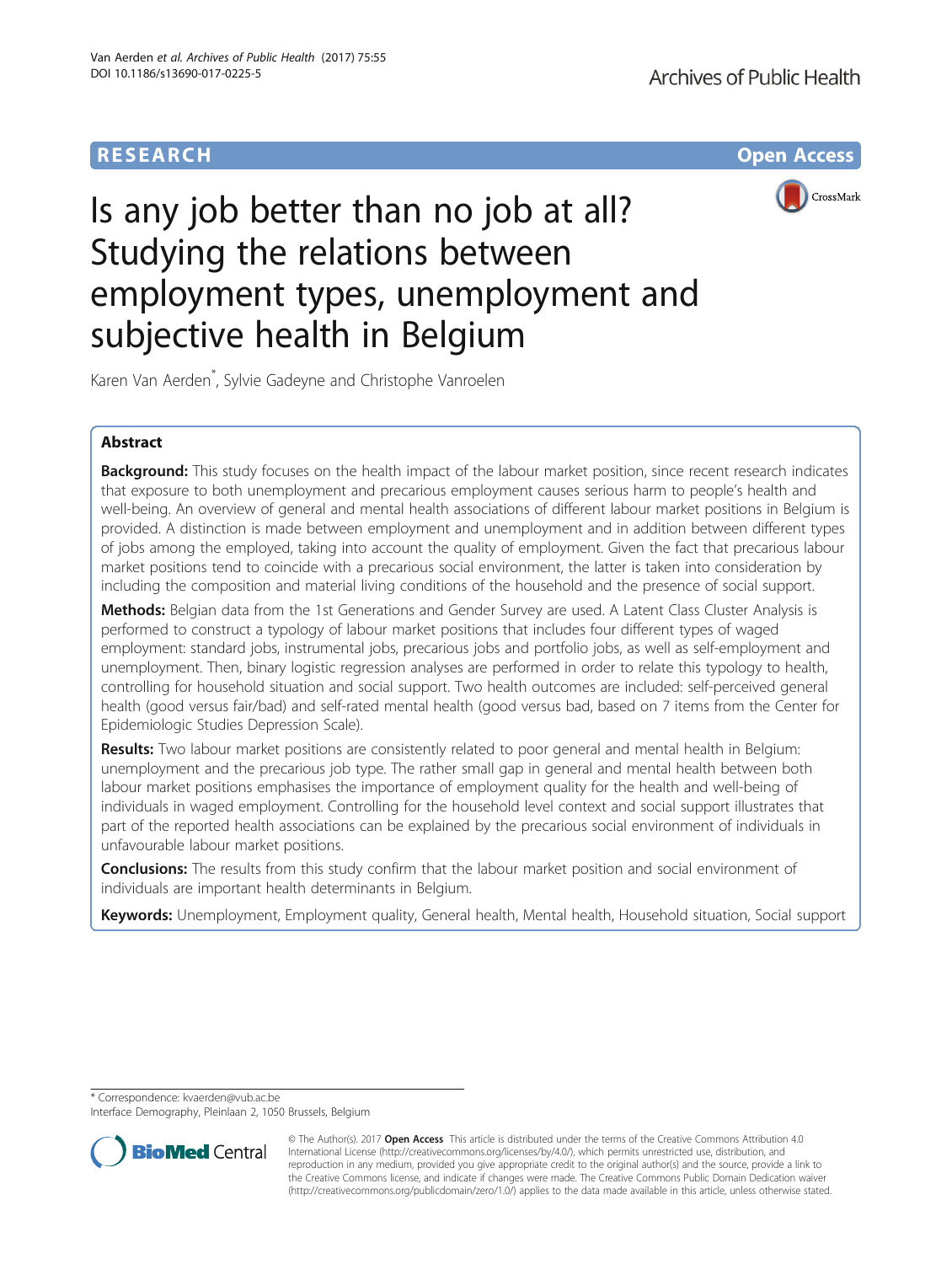# Background

In Western capitalist societies, the quality of employment conditions and relations has changed considerably in recent decades due to an extensive focus on labour market competitiveness and flexibility [\[1\]](#page-8-0). Also in Belgium, the transformation from a Fordist society based on industrial mass production to a Post-Fordist service economy went hand in hand with an erosion of the previously dominant, highly regulated model of full-time, lifelong employment in a fixed organisation [\[2](#page-8-0), [3\]](#page-8-0). Apart from the growth of non-standard or atypical forms of work, employment also became more flexible in terms of working hours, opportunities for career progression and employment relations, thus altering various aspects of the employment experience [\[4](#page-8-0)]. Although an increasing body of recent literature provides evidence on the potential health effects of flexible or atypical employment forms, few researchers have used a multidimensional approach to study the health effects of employment quality [\[5](#page-8-0)]. Research including several employment quality features at once does find clear relations with employees' health and well-being. Scott-Marshall & Tompa have studied the health consequences of precarious employment experiences by simultaneously including several key aspects of work-related precariousness (contract type, working hours, union coverage, income and benefits, supervisory responsibility and risk of exposure to physical hazards) in logistic regression analyses. They show that exposure to these aspects results in adverse consequences for general and functional health [[6\]](#page-8-0). Research also used multidimensional scales to operationalise employment quality, such as the Employment Precariousness Scale (EPRES). This scale contains six dimensions: temporariness, disempowerment, vulnerability, wages, rights and exercising rights. A study using the EPRES shows that employment precariousness is related to poor mental health among Spanish employees [\[7](#page-8-0)]. Another example of a multidimensional measurement approach towards the quality of employment consists of the construction of job types based on information about key employment features. A recent study based on this approach shows clear associations between five ideal-typical employment arrangements on the one hand and self-perceived mental and general health on the other hand [[8\]](#page-8-0). Adverse health outcomes are more often reported by employees holding a 'precarious' job, illustrating that precarious employment situations – characterised by the accumulation of 'low quality' job features – are an important determinant of health and well-being [\[8](#page-8-0)–[10\]](#page-8-0).

At the same time, individuals who did not succeed in finding a job – and experience unemployment as a result of that – also show lower scores for health and wellbeing indicators [\[11](#page-8-0)]. Thanks to a longstanding and extensive body of research, the health effects of exposure to unemployment are exceptionally well documented and explained. Jahoda was one of the first authors to write about the importance of employment for people's health [\[12](#page-8-0)]. Warr also wrote a thorough review of the health effects of both (paid) employment and unemployment. He concludes that – while several characteristics of employment are potentially damaging to health – transitions from employment into unemployment are generally accompanied by deteriorating health outcomes for the persons involved [\[13](#page-8-0)]. Generally, recent studies confirmed these harmful effects of unemployment for both mental [\[14](#page-8-0)–[16\]](#page-8-0) and general health [[17](#page-8-0), [18](#page-8-0)], but some studies relate this to a health selection effect and thus doubt the causal link from unemployment to poor health [\[19](#page-8-0)]. Other studies have demonstrated the positive health effects of (re-)employment, while focussing at the same time on the observation that poor quality jobs are associated with worse health than good quality jobs [[20\]](#page-8-0).

Employment quality and unemployment are rarely investigated simultaneously since most studies either compare the health status of the unemployed versus the employed or examine the health status of employed individuals. Studies that do include both aspects tend to use the stability of employment as a benchmark to differentiate between types of jobs [[21](#page-8-0), [22\]](#page-8-0). Those studies do not entirely grasp the fact that the combination of several employment features determines the quality of a job. This article aims to fill this gap by providing an overview of general and mental health associations of labour market positions in Belgium, differentiating between employment and unemployment, but also between several types of jobs among the employed. Information on five dimensions representing the quality of employment conditions (employment stability, material rewards, workers' rights and social protection, working time arrangements and employability opportunities) will be used to identify different types of waged employment in Belgium, using a latent class approach [[8](#page-8-0), [23](#page-8-0)].

The individual labour market situation tells only part of the story. Its health impact depends on the wider social context individuals are embedded in [\[24](#page-9-0)]. Precarious job features such as a low income or flexible/irregular working hours are likely to have a different impact depending on the household situation of the worker involved [\[24](#page-9-0), [25](#page-9-0)]. Following this reasoning, unemployment or precarious types of employment could be assumed to lead to more (health) problems for those individuals (with dependents) living in a household without other income-earners or in a household combining multiple precarious jobs. Vosko uses the term "precarious households" to describe this phenomenon [\[26](#page-9-0)]. The observation that precarious labour market positions tend to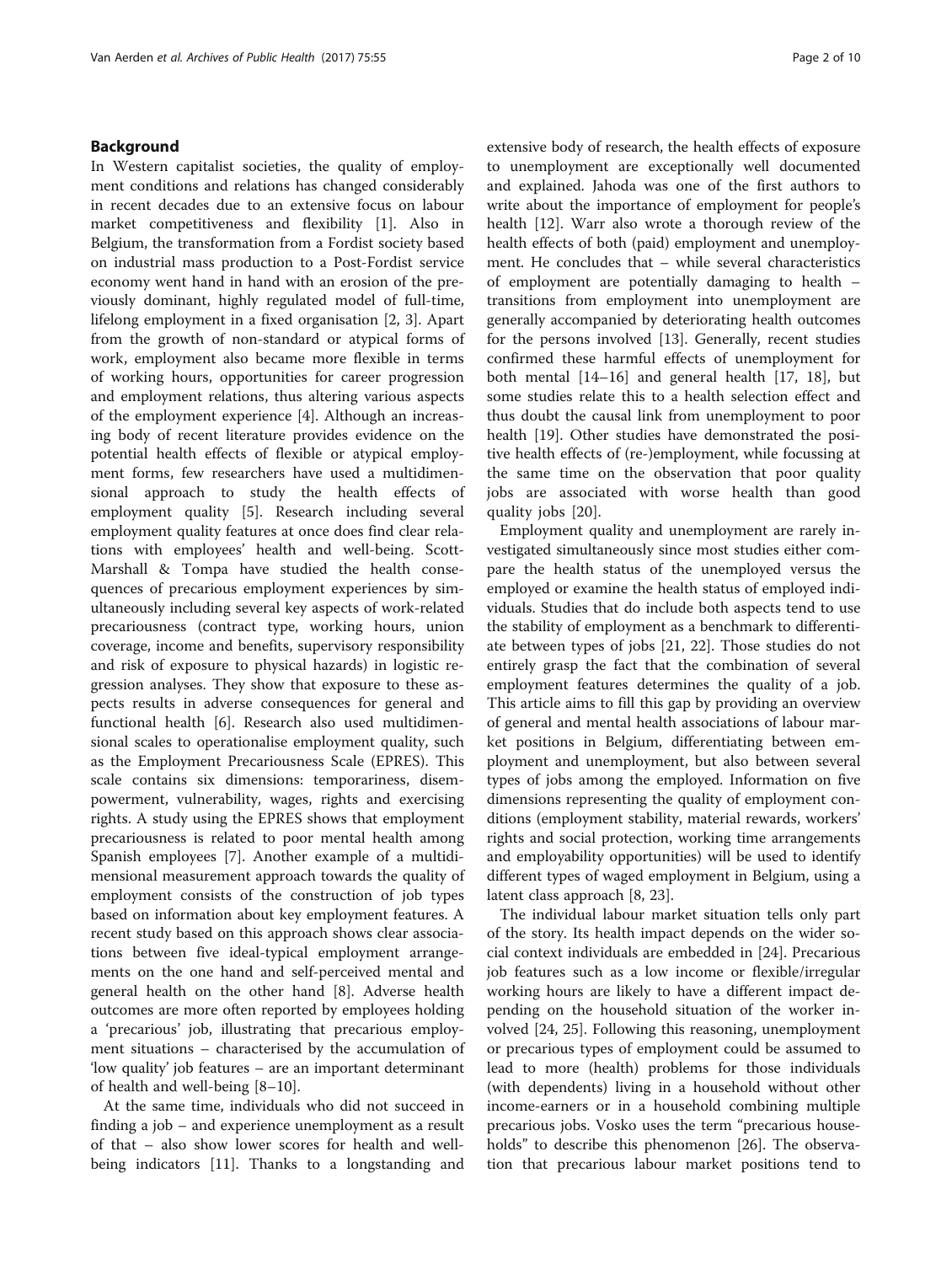coincide with precarious living arrangements compels the need to study the 'net health associations' of labour market positions [\[24\]](#page-9-0).

The aim of this article is thus twofold. In first instance, it seeks to examine the relations between labour market position (type of employment or unemployment) and general and mental health in Belgium. In second instance, this study aims to investigate the role of the household context and social support in the relation between labour market position and health.

# Methods

#### Data

The analyses presented are based on the first wave of the Belgian Generations & Gender Survey (GGS), conducted between February 2008 and May 2010. Of the 17,836 individuals that were selected using the National Register, 7163 participated in the survey. The GGS covers a large number of topics, including detailed information on the labour market position, household situation and general and mental health of the respondents. Considering the objectives of this article, the analyses will be limited to the working-age population (aged 18–64 at baseline) and to those respondents in (self-)employment or unemployed but looking for a job. Finally, 4377 respondents were included in the analyses. The characteristics of this sample are shown in Table 1.

#### Constructing a labour market typology

The main independent variable is the individual labour market position. Three groups of respondents are identified, based on their main activity status: employees, self-employed and unemployed. The group of employees is classified according to the quality of their job. For this purpose, a typology of jobs was constructed by means of a Latent Class Cluster Analysis (LCCA), using Latent Gold 4.5™ software. LCCA is a non-parametric alternative for Structural Equation Modelling (SEM) that uses the distribution of a set of manifest indicators in the sample to classify respondents in a limited number of latent categories. This results in the construction of an empirical typology, based on the degree of similarity of respondents regarding these indicators [[23](#page-8-0)]. Nine employment conditions indicators are included in the LCCA, using sample weights. Missing data were directly modelled in the likelihood function of the model, assuming missing at random (MAR). This means that the classification of the respondent under consideration is based on the respondent's other observed characteristics in the model.

The first employment conditions indicator included in the LCCA is type of employment contract. This indicator distinguishes between permanent and

# Table 1 Characteristics of the sample

|                                        | n    | $\%$ |
|----------------------------------------|------|------|
| Labour market position                 |      |      |
| Employee                               | 3443 | 78.7 |
| Self-employed                          | 523  | 11.9 |
| Unemployed                             | 411  | 9.4  |
| Sex                                    |      |      |
| Male                                   | 2230 | 50.9 |
| Female                                 | 2147 | 49.1 |
| Age                                    |      |      |
| $18 - 29$                              | 871  | 19.9 |
| $30 - 49$                              | 2450 | 56.0 |
| $50 - 64$                              | 1056 | 24.1 |
| Household composition                  |      |      |
| Working partner                        | 2771 | 64.8 |
| Non-working partner                    | 684  | 16.0 |
| No partner                             | 822  | 19.2 |
| Home ownership                         |      |      |
| Owner                                  | 3206 | 73.5 |
| Renter                                 | 1154 | 26.5 |
| Financial situation                    |      |      |
| Able to make ends meet and save        | 2609 | 60.1 |
| Able to make ends meet, unable to save | 416  | 9.6  |
| Difficult to make ends meet            | 1315 | 30.3 |
| Social support                         |      |      |
| High                                   | 3457 | 79.3 |
| l ow                                   | 900  | 20.7 |
| Self-perceived general health          |      |      |
| Fair/bad/very bad                      | 596  | 13.6 |
| Good/very good                         | 3781 | 86.4 |
| Self-rated mental health               |      |      |
| Poor                                   | 484  | 11.1 |
| Good                                   | 3881 | 88.9 |

Source: Generations & Gender Survey Belgium

temporary contracts. The second indicator provides information on the average monthly net amount of income from the main job, subdivided into four categories: less than €1000, €1000–€1499, €1500–€2499 or more than €2499. The third indicator shows how many of the following non-wage benefits the respondent is entitled to: childcare; healthcare or medical insurance; housing; meal vouchers; a company car that can be used for private purposes and pension savings through a group insurance. The fourth indicator reveals whether or not the employer allows flexible working times for personal reasons. The fifth indicator, exceptional working times, shows if the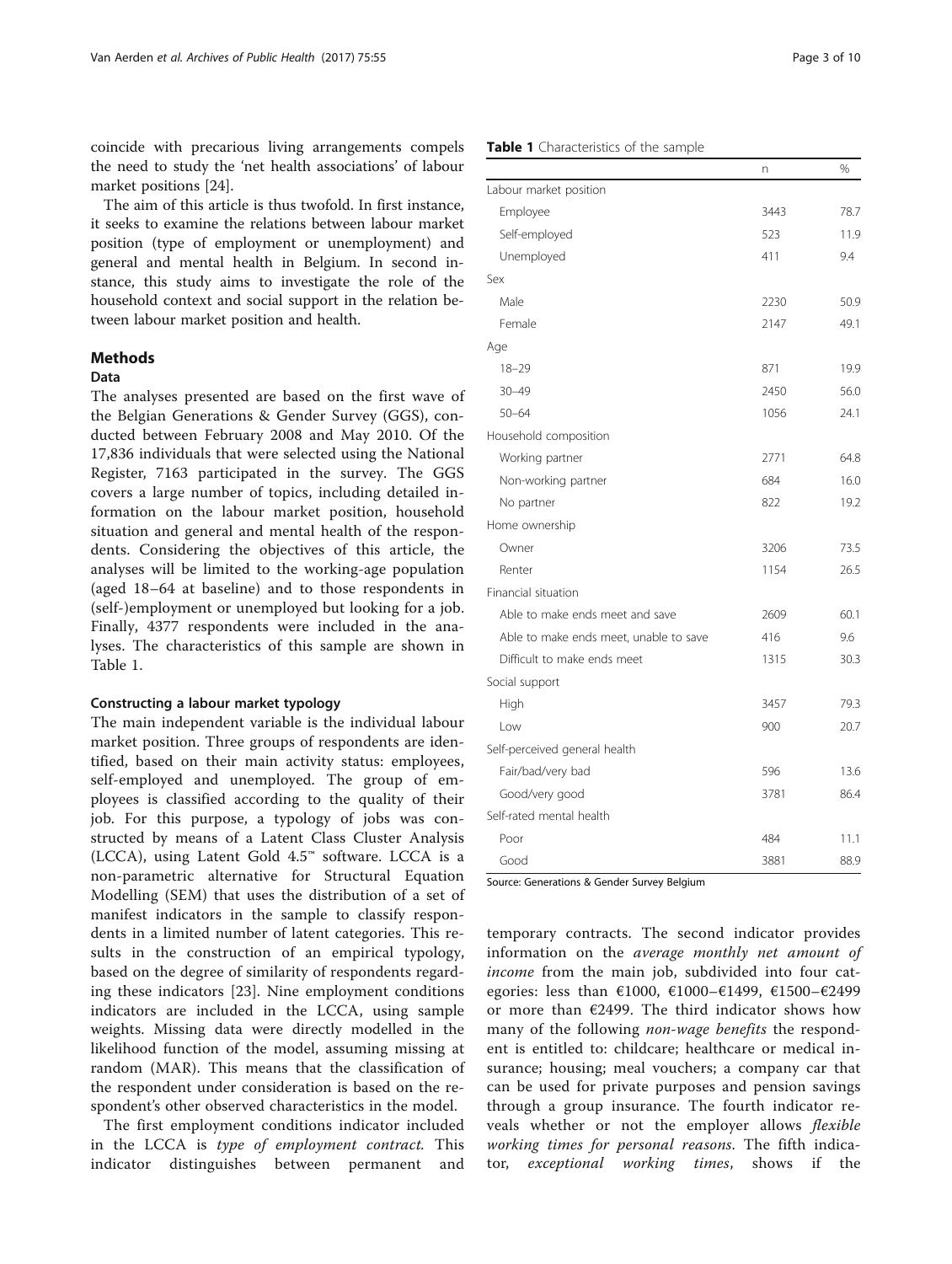<span id="page-3-0"></span>respondent is confronted with working times that can be considered 'unsocial', such as evenings, nights, weekends, shift work or multiple working periods per day. The sixth indicator separates full-time and voluntary part-time from involuntary part-time employment. Part-time employment is considered involuntary in nature if it occurs because no full-time employment was found or because it was imposed by the employer. Indicator seven focuses on the presence of long working hours: working 40 h or less, between 40 and 48 h or more than 48 h per week. The

eighth indicator shows whether respondents are confronted with irregular working times: working on call, according to an irregular work schedule or any other form. The final indicator considers training opportunities: did the respondent receive free or subsidized education/training in the context of his/her job? The overall prevalence for these nine indicators is shown in the first column of Table 2.

The best-fitting typology of jobs is obtained by extending the number of clusters stepwise. In first instance, three formal model fit indicators (the Akaike

Table 2 Distribution of cluster probabilities over employment conditions indicators

|                                             | Overall prevalence | Standard jobs | Instrumental jobs | Precarious jobs | Portfolio jobs |
|---------------------------------------------|--------------------|---------------|-------------------|-----------------|----------------|
| Cluster size                                |                    | 0.3815        | 0.3267            | 0.1636          | 0.1281         |
| Type of employment contract                 |                    |               |                   |                 |                |
| Permanent                                   | 0.9060             | 0.9582        | 0.9044            | 0.7269          | 0.9807         |
| Temporary                                   | 0.0940             | 0.0418        | 0.0956            | 0.2731          | 0.0193         |
| Average monthly net income                  |                    |               |                   |                 |                |
| Less than €1000                             | 0.0955             | 0.0421        | 0.0004            | 0.4821          | 0.0088         |
| €1000 - €1499                               | 0.3278             | 0.2688        | 0.4284            | 0.5012          | 0.0324         |
| €1500 - €2499                               | 0.4747             | 0.5841        | 0.5529            | 0.0165          | 0.5279         |
| €2500 or more                               | 0.1020             | 0.1050        | 0.0183            | 0.0002          | 0.4309         |
| Non-wage benefits                           |                    |               |                   |                 |                |
| $\mathbf 0$                                 | 0.2972             | 0.0862        | 0.4566            | 0.6326          | 0.0944         |
| $\mathbf{1}$                                | 0.2391             | 0.1877        | 0.3262            | 0.2419          | 0.1656         |
| $\overline{2}$                              | 0.2115             | 0.3005        | 0.1601            | 0.0940          | 0.2271         |
| 3 or more                                   | 0.2522             | 0.4257        | 0.0571            | 0.0316          | 0.5129         |
| Flexible working times for personal reasons |                    |               |                   |                 |                |
| No                                          | 0.4178             | 0.3141        | 0.5973            | 0.4309          | 0.2544         |
| Yes                                         | 0.5822             | 0.6859        | 0.4027            | 0.5691          | 0.7456         |
| Exceptional working times                   |                    |               |                   |                 |                |
| No                                          | 0.7715             | 0.7744        | 0.8106            | 0.7443          | 0.6978         |
| Yes                                         | 0.2285             | 0.2256        | 0.1894            | 0.2557          | 0.3022         |
| Involuntary part-time employment            |                    |               |                   |                 |                |
| FT & voluntary PT                           | 0.9462             | 0.9946        | 0.9866            | 0.7098          | 1.0000         |
| Involuntary PT                              | 0.0538             | 0.0054        | 0.0134            | 0.2902          | 0.0000         |
| Long working hours                          |                    |               |                   |                 |                |
| 40 h or less                                | 0.8081             | 0.9392        | 0.8620            | 0.9890          | 0.0469         |
| $40 h - 48 h$                               | 0.0942             | 0.0606        | 0.0657            | 0.0067          | 0.3791         |
| More than 48 h                              | 0.0978             | 0.0002        | 0.0723            | 0.0043          | 0.5741         |
| Irregular working times                     |                    |               |                   |                 |                |
| No                                          | 0.9454             | 0.9547        | 0.9511            | 0.9450          | 0.9036         |
| Yes                                         | 0.0546             | 0.0453        | 0.0489            | 0.0550          | 0.0964         |
| Training opportunities                      |                    |               |                   |                 |                |
| No                                          | 0.3504             | 0.0944        | 0.5582            | 0.6977          | 0.1414         |
| Yes                                         | 0.6496             | 0.9056        | 0.4418            | 0.3023          | 0.8586         |

Source: Generations & Gender Survey Belgium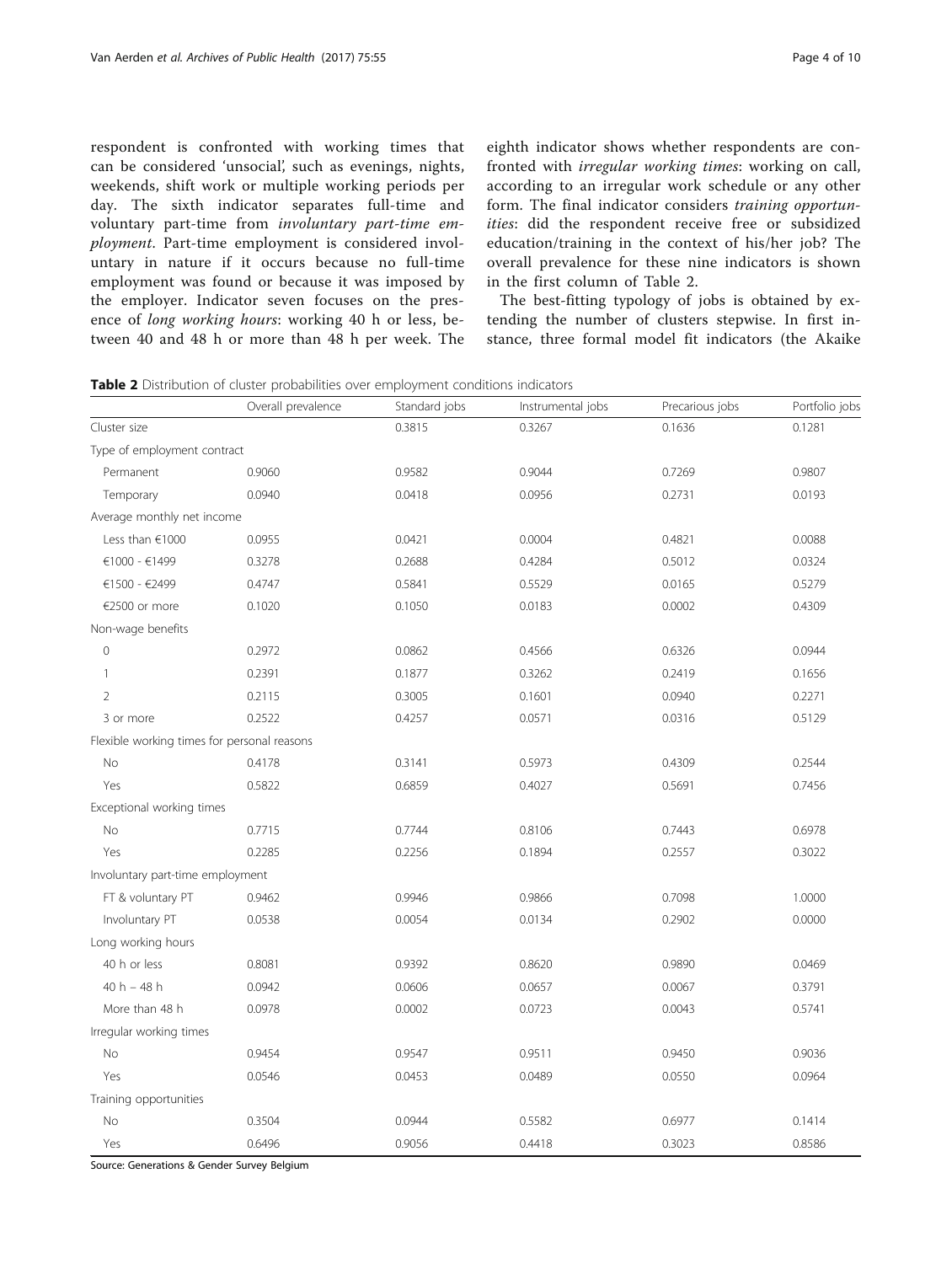Information Criterion, Bayesian Information Criterion and Consistent Akaike Information Criterion) are examined in order to identify the most parsimonious model. The lower their values, the better the estimated model fits the observed pattern of relations in the sample [\[27](#page-9-0)]. Of course, the theoretical meaning of the measurement model is also taken into account. Therefore, in second instance, interpretation of the relations between job types and employment conditions indicators helps to decide on the final number of clusters [[23\]](#page-8-0). The relations between manifest indicators and latent clusters are reflected in conditional probabilities (presented in Table [2](#page-3-0)). Both the model fit criteria and the conditional probabilities indicate that a model with four clusters corresponds best with the observed pattern of relations in the data.

Each of the four job types is given a name based on their characteristic employment conditions. The first group (38.1%) contains jobs that are characterized by overall beneficial employment conditions. These jobs are described as "standard jobs" because they are the largest category and because of their resemblance to the standard model of employment in the Fordist period of industrial mass production [\[23](#page-8-0)]. The second category (32.7%) contains jobs that are called "instrumental jobs" because – based on the profile of manifest indicators – they can be conceived as an instrumental transaction between worker and employer. They are relatively stable, full-time or voluntary part-time jobs that provide a sustainable income for work with relatively good working hours but with few extra advantages (non-wage benefits, training and being allowed flexible working times for personal reasons). The third cluster (16.4%) is distinguished by overall adverse features, but specifically by high probabilities of instability, low income and involuntary part-time employment. These jobs are therefore described as "precarious jobs". The fourth cluster (12.8%) contains jobs with overall beneficial employment conditions, except for the high probabilities of irregular, exceptional and (very) long working hours. These jobs are called "portfolio jobs", because they are marked by strenuous working times, but also by high probabilities for contract stability, high income levels and receiving multiple non-wage benefits.

The final labour market typology contains six categories: five types of employment and unemployment. This means that two groups of respondents are added to the standard, instrumental, precarious and portfolio jobs: the self-employed and the unemployed. They are included in the typology as binary variables, with value 0 assigned to those individuals who are not in respectively self-employment/unemployment and value 1 assigned to those who are self-employed/unemployed.

# Household-level context and social support

Three indicators representing respondents' household situation are introduced as control variables in the analyses. The first indicator sheds light on the household composition by distinguishing between respondents without a partner, with an unemployed partner and with an employed partner. Two indicators are retained to reflect the household's material living conditions. The first one distinguishes owners and renters. The second indicator provides information on the household's selfperceived financial situation, indicating whether the total monthly income allows to make ends meet and to save money (under normal circumstances). Three categories are discerned: able to make ends meet and save money, able to make ends meet but unable to save money and unable to make ends meet. A third indicator representing the household's material living conditions, material deprivation, was left out of the final analyses because of the correlation with the financial situation variable. Including both indicators simultaneously resulted in a model almost identical to the model presented here (with financial situation but without material deprivation). Social support is operationalized using the following six items from the De Jong Gierveld loneliness scale: (1) There are plenty of people that I can lean on in case of trouble, (2) I experience a general sense of emptiness, (3) I miss having people around, (4) There are many people that I can count on completely, (5) Often, I feel rejected and (6) There are enough people that I feel close to [\[28](#page-9-0)]. First, items 2, 3 and 5 were recoded so that all items are scored in the same direction. Then, the six items were summed and the resulting scale was transformed in a scale ranging from 0 until 10. A cut-off value of 7 is applied, because it allows to isolate the lowest fifth of the social support distribution from the rest of the sample.

#### Self-perceived general and mental health

The first outcome included in this study, self-perceived general health, is measured using the question "How is your health in general?". The five possible responses (very good, good, fair, bad, very bad) are recoded to create an outcome that distinguishes respondents in (very) good general health from those in fair or (very) bad general health. The second outcome, self-rated *mental health*, is measured using information on how often respondents (1) felt they could not shake of the blues, (2) felt depressed, (3) thought their live had been a failure, (4) felt fearful, (5) felt lonely, (6) had crying spells, (7) felt sad in the previous week. These seven items are used because they are the only items of the 20-item "Center for Epidemiologic Studies Depression Scale" available in the GGS [\[29](#page-9-0)]. In our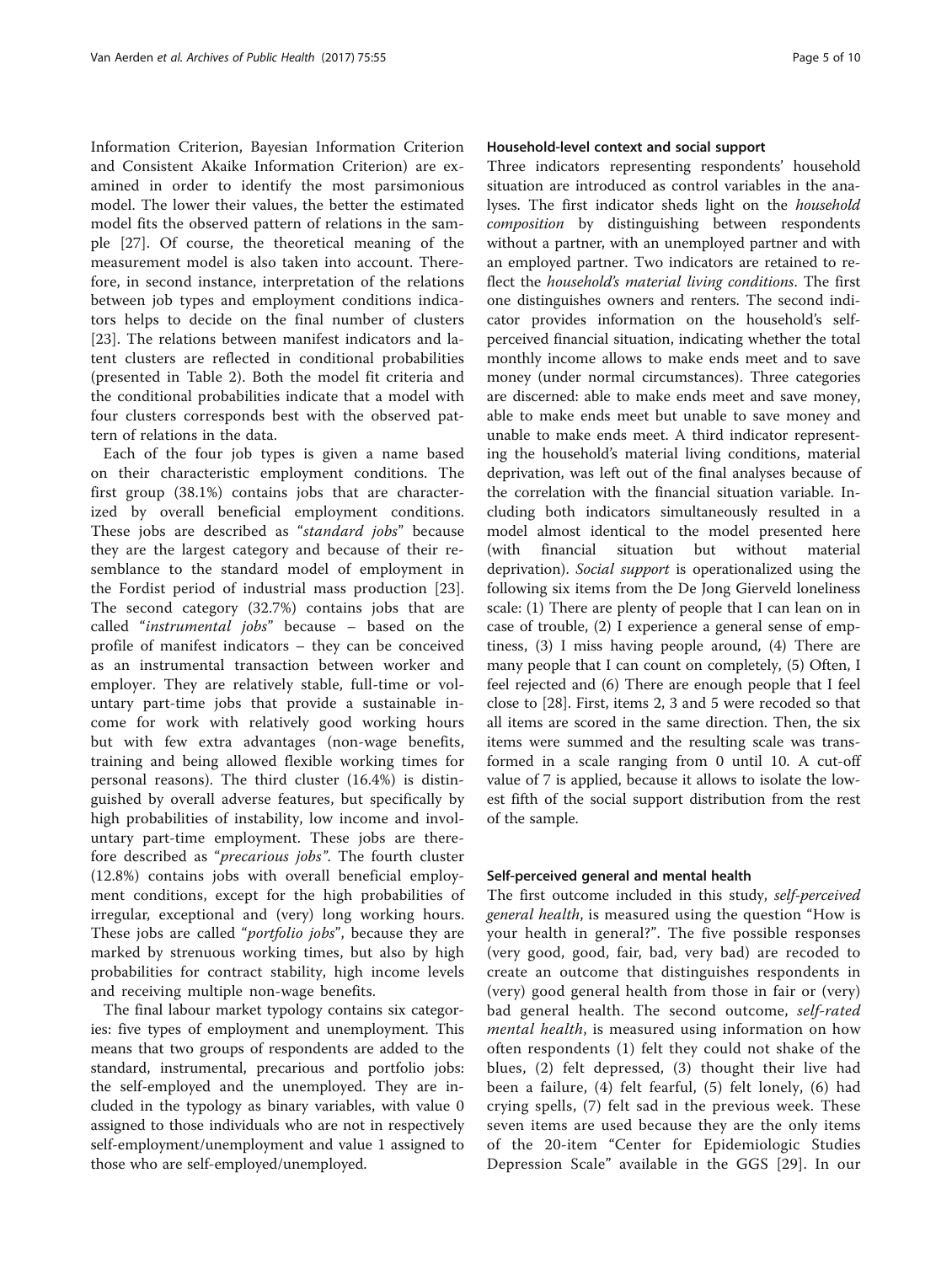<span id="page-5-0"></span>study, the established cut-off value between good and poor mental health (16/60) was converted to match the seven items available in our data (5.6/21).

# Methods of analysis

To examine the associations between the labour market typology and self-perceived general and mental health binary logistic regression analysis is applied, using IBM SPSS Statistics 22™ software. Data are weighted using sample weights. For the typology of jobs, the latent class probabilities per respondent are included as independent variables. This means that each respondent's probability to belong to a certain job type is expressed in a decimal value between 0 and 1. Each respondent in waged employment thus receives four scores (one for each job type) that add to 1. The main advantage of this approach (compared to modal assignment, where respondents are exclusively assigned to a single cluster) is that classification errors are minimised because latent class probabilities include the information regarding the uncertainty of classifying cases in a particular category of the typology [[27\]](#page-9-0). Self-employment and unemployment are added to the typology as dummy variables: value 1 (as

opposed to value 0) means that the respondent is respectively self-employed or unemployed.

Tables 3 and [4](#page-6-0) present the odds ratios (ORs) resulting from the analyses with respectively poor general health and poor mental health as dependent variables. The introduction of the labour market typology as a set of variables ranging from 0 to 1 means that reported effects should be interpreted as maximum effect sizes, corresponding with a 100% resemblance to the labour market position under consideration. The standard job type is used as reference category in the analyses. The ORs thus describe the odds of occurrence of poor general or mental health given full exposure to a particular labour market position (e.g. being self-employed or a 100% resemblance with the portfolio job type), compared to the odds of these outcomes occurring in the absence of that exposure (e.g. a 100% resemblance with the standard job type). Four models are shown per outcome: a basic model, a model additionally controlled for sex and age, a model additionally controlled for three household situation variables and a final model additionally controlled for social support.

Table 3 Relations between labour market position and poor general health

|                                               | Basic model                 | Model 1                     | Model 2                     | Model 3                     |
|-----------------------------------------------|-----------------------------|-----------------------------|-----------------------------|-----------------------------|
| Standard jobs                                 | Ref.                        | Ref.                        | Ref.                        | Ref.                        |
| Instrumental jobs                             | $1.15$ n.s. $(0.78 - 1.69)$ | 1.27 n.s. (0.86-1.88)       | $1.07$ n.s. $(0.72 - 1.60)$ | $0.98$ n.s. $(0.65 - 1.47)$ |
| Precarious jobs                               | $2.07$ *** $(1.44 - 2.95)$  | $2.43$ *** $(1.67 - 3.52)$  | $1.70$ ** $(1.15 - 2.49)$   | $1.53 * (1.04 - 2.26)$      |
| Portfolio jobs                                | $0.70$ n.s. $(0.44 - 1.13)$ | $0.72$ n.s. $(0.44 - 1.17)$ | $0.79$ n.s. $(0.48 - 1.29)$ | $0.82$ n.s. $(0.50 - 1.33)$ |
| Self-employment                               | $1.41 * (1.00 - 1.98)$      | 1.37 n.s. (0.97-1.93)       | 1.35 n.s. (0.96-1.91)       | 1.29 n.s. $(0.91 - 1.84)$   |
| Unemployment                                  | $3.15$ *** (2.28-4.34)      | $3.54$ *** (2.54-4.92)      | $2.09$ *** $(1.47 - 2.97)$  | $1.85$ ** $(1.29 - 2.65)$   |
| Women (men = ref.)                            |                             | 1.09 n.s. (0.90-1.32)       | 1.14 n.s. $(0.93 - 1.38)$   | 1.16 n.s. $(0.95 - 1.42)$   |
| Age $(50-64 = ref.)$                          |                             | $***$                       | ***                         | ***                         |
| $18 - 29$                                     |                             | $0.25$ *** $(0.18 - 0.34)$  | $0.24$ *** $(0.17 - 0.33)$  | $0.26$ *** $(0.18 - 0.36)$  |
| $30 - 49$                                     |                             | $0.63$ *** $(0.52 - 0.77)$  | $0.60$ *** $(0.49 - 0.74)$  | $0.60$ *** $(0.49 - 0.75)$  |
| $HC$ (working partner = ref.)                 |                             |                             | n.s.                        | n.s.                        |
| Non-working partner                           |                             |                             | 1.22 n.s. (0.94-1.57)       | 1.20 n.s. (0.93-1.55)       |
| No partner                                    |                             |                             | 1.19 n.s. (0.93-1.52)       | 1.08 n.s. (0.84-1.39)       |
| Renter (owner $=$ ref.)                       |                             |                             | $1.30 * (1.05 - 1.61)$      | $1.26 * (1.01 - 1.56)$      |
| FS (able to make ends meet and save $=$ ref.) |                             |                             | ***                         | $***$                       |
| Able to make ends meet, unable to save        |                             |                             | 1.23 n.s. (0.89-1.71)       | 1.13 n.s. $(0.81 - 1.58)$   |
| Difficult to make ends meet                   |                             |                             | $2.21$ *** (1.78-2.74)      | $1.89***$ (1.51-2.36)       |
| Low social support (high $=$ ref.)            |                             |                             |                             | $2.49$ *** $(2.03 - 3.05)$  |
| Constant                                      | $0.11***$                   | $0.16***$                   | $0.12***$                   | $0.11***$                   |
| Nagelkerke R Square                           | 0.034                       | 0.071                       | 0.104                       | 0.134                       |

95% Confidence intervals are shown in parentheses

Model 1: controlled for sex and age

Model 2: controlled for sex, age and household situation (HC: household composition, home ownership and FS: financial situation) Model 3: final model controlled for sex, age, household situation and social support

n.s.  $p > 0.05$ ,  $p < 0.05$ ,  $p < 0.01$ ,  $p > 0.001$ 

Source: Generations & Gender Survey Belgium ( $n = 4208$ )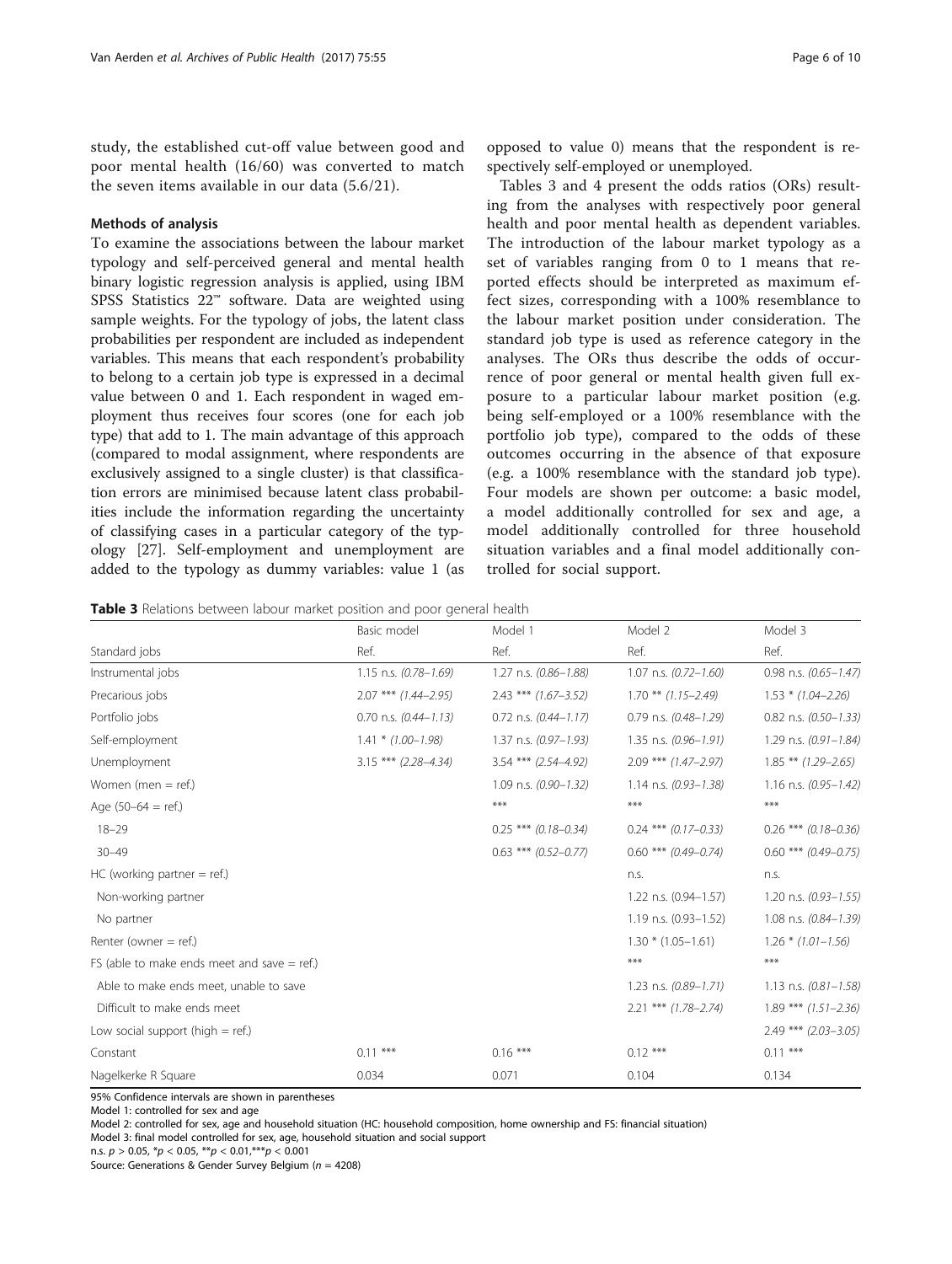<span id="page-6-0"></span>

|                                               | Basic model                 | Model 1                     | Model 2                     | Model 3                     |
|-----------------------------------------------|-----------------------------|-----------------------------|-----------------------------|-----------------------------|
| Standard jobs                                 | Ref.                        | Ref.                        | Ref.                        | Ref.                        |
| Instrumental jobs                             | $2.34$ *** $(1.49 - 3.65)$  | $2.56$ *** $(1.62 - 4.03)$  | $2.07$ ** $(1.30 - 3.31)$   | $1.76 * (1.08 - 2.88)$      |
| Precarious jobs                               | $4.06$ *** $(2.72 - 6.07)$  | $3.50$ *** (2.32-5.29)      | $2.15$ *** $(1.40 - 3.31)$  | $1.74 * (1.10 - 2.75)$      |
| Portfolio jobs                                | $0.75$ n.s. $(0.41 - 1.39)$ | 1.00 n.s. (0.54-1.87)       | 1.26 n.s. (0.66-2.39)       | 1.46 n.s. (0.75-2.83)       |
| Self-employment                               | 1.16 n.s. $(0.73 - 1.83)$   | 1.32 n.s. (0.83-2.10)       | 1.25 n.s. (0.78-2.01)       | 1.14 n.s. (0.69-1.88)       |
| Unemployment                                  | $6.70$ *** $(4.66 - 9.63)$  | $6.89$ *** $(4.75 - 9.99)$  | $3.29$ *** (2.21-4.89)      | $2.70$ *** $(1.77-4.13)$    |
| Women (men = ref.)                            |                             | $1.93$ *** $(1.55 - 2.41)$  | $2.04$ *** $(1.62 - 2.56)$  | $2.42$ *** $(1.89 - 3.09)$  |
| Age $(50-64 = ref.)$                          |                             | n.s.                        | n.s.                        | n.s.                        |
| $18 - 29$                                     |                             | $0.77$ n.s. $(0.57 - 1.05)$ | $0.72 * (0.53 - 1.00)$      | $0.92$ n.s. $(0.65 - 1.30)$ |
| $30 - 49$                                     |                             | $0.92$ n.s. $(0.72 - 1.18)$ | $0.86$ n.s. $(0.66 - 1.12)$ | $0.89$ n.s. $(0.67 - 1.17)$ |
| $HC$ (working partner = ref.)                 |                             |                             | ***                         | ***                         |
| Non-working partner                           |                             |                             | 1.07 n.s. (0.78-1.46)       | $1.05$ n.s. $(0.75 - 1.46)$ |
| No partner                                    |                             |                             | $2.13$ *** $(1.66 - 2.74)$  | $1.98$ *** $(1.51 - 2.58)$  |
| Renter (owner $=$ ref.)                       |                             |                             | 1.21 n.s. $(0.96 - 1.53)$   | 1.11 n.s. $(0.86 - 1.42)$   |
| FS (able to make ends meet and save $=$ ref.) |                             |                             | ***                         | ***                         |
| Able to make ends meet, unable to save        |                             |                             | $2.17***$ (1.51-3.11)       | $1.89$ *** $(1.29 - 2.77)$  |
| Difficult to make ends meet                   |                             |                             | $3.45$ *** (2.69-4.43)      | $2.62$ *** $(2.01 - 3.42)$  |
| Social support                                |                             |                             |                             | 7.44 *** (5.92-9.36)        |
| Constant                                      | $0.06$ ***                  | $0.04***$                   | $0.02$ ***                  | $0.01***$                   |
| Nagelkerke R Square                           | 0.081                       | 0.099                       | 0.181                       | 0.311                       |

95% Confidence intervals are shown in parentheses

Model 1: controlled for sex and age

Model 2: controlled for sex, age and household situation (HC: household composition, home ownership and FS: financial situation)

Model 3: final model controlled for sex, age, household situation and social support

n.s.  $p > 0.05$ ,  $p < 0.05$ ,  $p < 0.01$ ,  $p > 0.001$ 

Source: Generations & Gender Survey Belgium ( $n = 4201$ )

# Results

Results for the relations between the labour market typology and poor general health are shown in Table [3](#page-5-0). The results from the first model – controlled for sex and age – show that unemployment and precarious jobs are associated with significantly higher odds to report poor general health than the standard job type. The introduction of the three household situation indicators in model 2 lowers the odds for most labour market positions, but the differences with the standard job type remain statistically significant for both the unemployed and the precarious job type. The odds ratios observed in model 1 are strongly reduced in the final model (additionally controlled for social support), but remain significant for both the unemployed and respondents holding a job resembling the precarious type. Home ownership, financial situation and social support are significantly related to self-perceived general health. The household context and social support indicators seem to be particularly important for the general health level of respondents in unemployment.

Table 4 presents the results for the relations between the labour market typology and poor self-rated mental health. In model 1, unemployment, the precarious job type and the instrumental job type show significantly higher odds than the standard job type to report poor mental health. The difference is largest for the unemployed, followed by the respondents holding a job that resembles the precarious type and those holding a job resembling the instrumental type. Controlling for the household context (model 2) and social support (model 3) generally lowers the odds of poor mental health for the different labour market positions, but differences remain significant for the three labour market positions. Household composition, financial situation and social support are significantly related to self-rated mental health. The household situation and the presence of social support appear to be very important for the unemployed and to a lesser extent for respondents holding a job resembling the precarious type.

# **Discussion**

Two labour market positions are consistently related to poor self-perceived general and mental health in Belgium: unemployment and the precarious job type. The instrumental job type is related to poor self-rated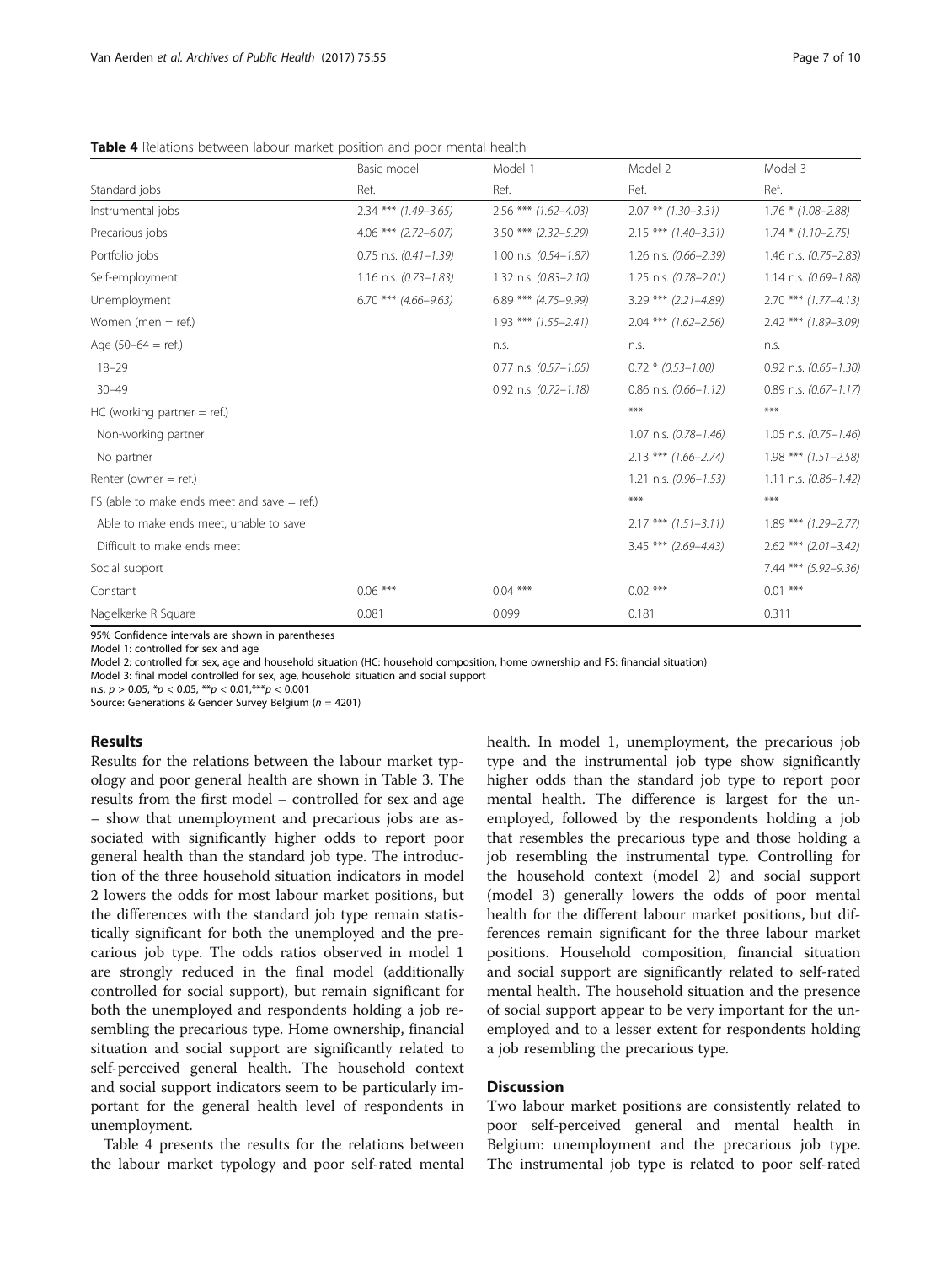mental health only. The introduction of the individual's household situation and the presence of social support provides us with important insights considering the relation between labour market position and health.

First of all, the reduction in odds ratios following the inclusion of the social context variables in the model is in accordance with previous research indicating that part of the health problems associated with unemployment and low-quality employment are due to the fact that these labour market positions often coincide with a precarious or deprived situation at the household level [\[25](#page-9-0)]. Research has illustrated the importance of employment at the household level during recent decades, amongst other things because of changing household structures [[30, 31\]](#page-9-0). Giatti, Barreto & César report a relationship between unemployment and poor self-rated health at the individual level and an additional association between poor self-rated health and living in a household with at least one informal or unemployed worker [\[32](#page-9-0)]. However, Scutella & Wooden find no evidence for an additional mental health effect of living in a jobless household among unemployed individuals [\[33](#page-9-0)]. Lim, Kimm & Song examine the interaction between employment status and household income [\[34](#page-9-0)]. They conclude that the selfperceived health of precarious workers is more strongly affected by household income, due to the instability of their employment status.

The results of our analyses do not only point out that the accumulation of health-damaging societal positions is a worrisome reality for a part of the Belgian population. The rather small gap in poor general and mental health between the unemployed and individuals in precarious employment in the final model suggests that low-quality employment and unemployment have an equally strong link to health. This observation has been largely overlooked in studies merely focussing on the health associations of unemployment and opens up a debate about the importance of job quality in addition to merely promoting employment for the unemployed. Several other authors have also emphasised that any job is not necessarily better for health than no job at all [[13](#page-8-0), [20,](#page-8-0) [35, 36](#page-9-0)].

The use of latent classes based on multiple employment quality indicators to represent different types of waged employment is another innovative aspect of this study. It allows to broaden the mere comparison between employment and unemployment by taking into account the multidimensional nature of the employment situation. Previous research on data from the European Working Conditions Survey has applied the same technique for employees living in the EU27 [\[8](#page-8-0), [23\]](#page-8-0). The job types that were discovered are strikingly similar, with that difference that two precarious job types (precarious intensive and precarious unsustainable employment) were found instead of one [[23](#page-8-0)]. The fact that more or less the same job types were found in a different dataset and using a different set of variables is a strong validation of our approach to employment quality. The results from this European research also confirm the status of precarious employment as the most detrimental job type for employees' general and mental health [[8\]](#page-8-0).

The results of this study show the importance of highquality employment for individuals' general and mental health situation and suggest that not just any job will do. However, further research using a multidimensional approach towards the quality of employment is needed to confirm the health gradient from unemployment over low-quality jobs to high-quality employment. So far, empirical evidence on this topic remains limited for Belgium as well as for other countries. In particular, longitudinal research designs including employment quality could provide plenty of extra information with regard to the health effects of labour market mobility and about the relative strength of both directions of causality. This would also allow to study whether the actual change from unemployment to a low-quality job results in an improvement in health or not.

The results of this study also suggest that the household situation and social support are important factors mediating the relationship between labour market position and health. However, the analyses in this study do not allow a formal test of individuals' social context as a pathway linking labour market position to health. Further research is needed to clarify the relationship between labour market position, social context and health.

The limitations of this study are mainly related to our use of secondary data and the resulting restrictions with regard to the operationalisation of our main concepts: labour market position, household situation, social support and health. The cross-sectional nature of our data implies that no statements about the causality of the reported associations can be made. This also means that we cannot rule out the existence of a certain bias due to health selection effects. The existence of health selection entails that part of the relation between labour market position and health is shaped by the fact that individuals with lower health are less likely to obtain a (high-quality) job [\[37\]](#page-9-0). Finally, the limited number of cases in our dataset made it impossible to include more labour market positions in the typology or to perform genderspecific analyses. Future research is needed to clarify the health associations of those individuals in (early) retirement, housekeepers or students and to examine the role of gender in the relation between labour market position, social situation and health. However, the use of GGS-data in this study is also one of its innovative features, since data from this survey have been used mainly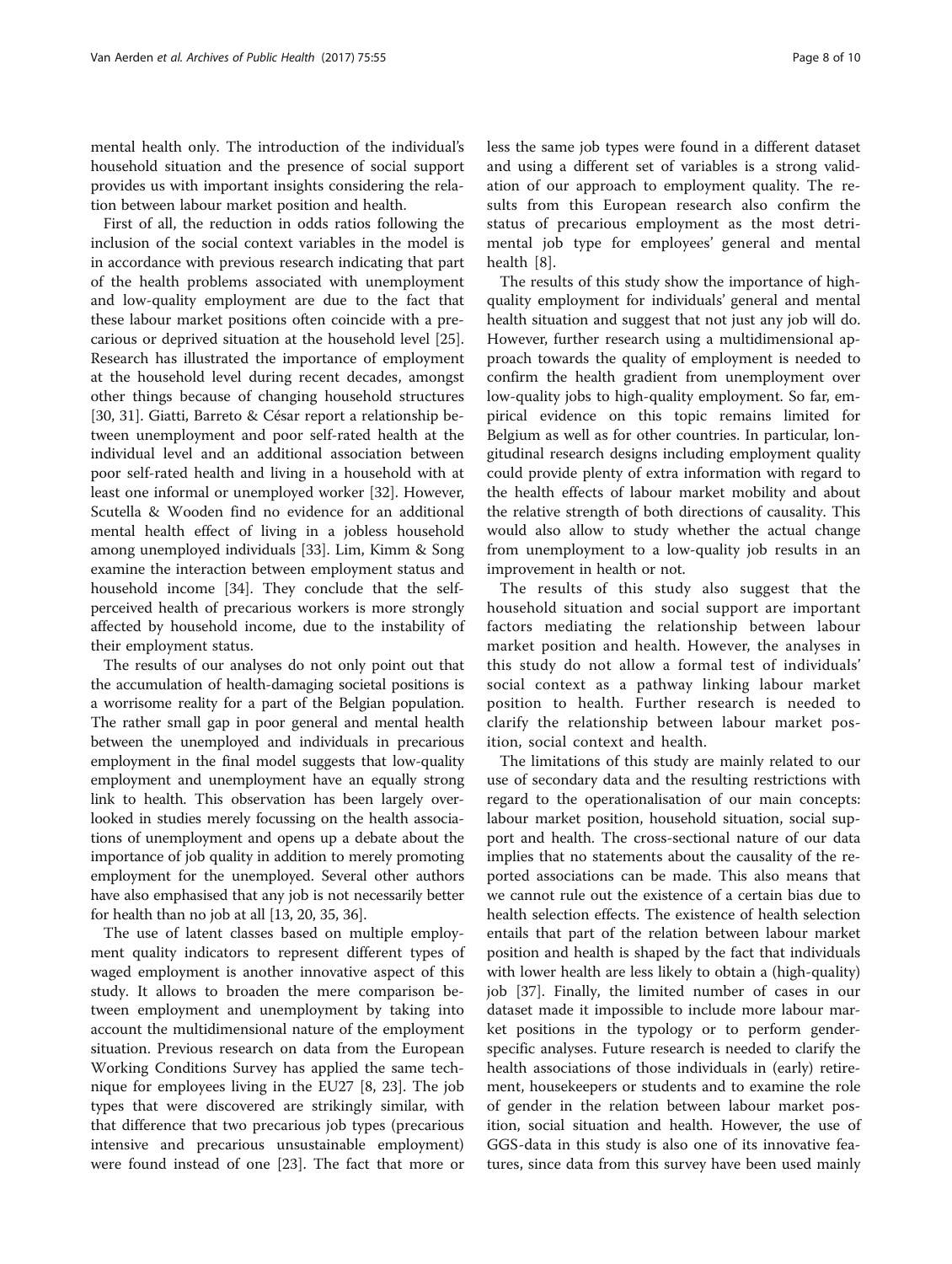<span id="page-8-0"></span>for research on fertility and family formation. The application of this dataset in research focussing on labour market position and health is quite unique and proves the value and the large scope of these data.

# Conclusion

This article presents evidence of clear relations between the labour market position and the self-perceived general and mental health of working-aged individuals in Belgium, even when taking into account the fact that an individual's labour market position is necessarily embedded in a broader social context. The unemployed and those employed in low-quality (precarious) jobs are most likely to face health problems.

This paper makes several contributions to occupational health literature. While previous research has mainly focused on the health consequences of unemployment (often in comparison with the employed in general), this study pays attention to the existing diversity in the employment situations of workers. Not only self-employed are included, but on top of that an innovative approach is used to integrate information with regard to the quality of employment conditions for those in waged employment. Finally, this article acknowledges that precarious labour market positions tend to coincide with precarious living arrangements and a lack of social support, by taking into account the household context and social support when considering the health associations of the individual labour market situation.

#### Abbreviations

EPRES: Employment Precariousness Scale; FT: Fulltime; GGS: Generations & Gender Survey; LCCA: Latent Class Cluster Analysis; MAR: Missing at random; n.s.: Not significant; OR: Odds ratio; PT: Parttime; SEM: Structural Equation Modelling

#### Acknowledgements

Not applicable.

#### Funding

The research for this article has been supported by the CAUSINEQ-project, which has received funding from the BRAIN-be program under contract number BR/121/A5/CAUSINEQ.

#### Availability of data and materials

Free access to the dataset analysed during the current study is provided – after registration – via the Generations & Gender Program website: [http://](http://www.ggp-i.org/data) [www.ggp-i.org/data](http://www.ggp-i.org/data)

#### Authors' contributions

KVA analysed and interpreted the GGS-data. SG & CV helped to develop the plan of analysis and provided feedback on previous versions of the article. All authors read and approved the final manuscript.

#### Ethics approval and consent to participate

Not applicable

#### Consent for publication

Not applicable.

#### Competing interests

The authors declare that they have no competing interests.

#### Publisher's Note

Springer Nature remains neutral with regard to jurisdictional claims in published maps and institutional affiliations.

Received: 14 March 2017 Accepted: 19 July 2017 Published online: 24 August 2017

#### References

- Bosch G. Towards a new standard employment relationship in western Europe. Brit J Ind Relat. 2004;42(4):617–36.
- 2. Vandenbrande T, Vandekerckhove S, Vendramin P, Valenduc G, Huys R, Van Hootegem G, Hansez I, Vanroelen C, Puig-Barrachina V, Bosmans K, De Witte H. Quality of work and employment in Belgium. Dublin: Eurofound; 2012.
- 3. Bosmans K, Hardonk S, De Cuyper N, Louckx F, Vanroelen C. Expert views on the manifestations of precarious employment in Flanders. Brussel: Interface Demography; 2016.
- 4. Scott-Marshall H. The social patterning of work-related insecurity and its health consequences. Soc Indic Res. 2010;96(2):313–37.
- 5. Lewchuk W, de Wolff A, King A, Polanyi M. The Hidden Costs of Precarious Employment: Health and the Employment Relationship. In: Vosko LF, editor. Precarious Employment. Understanding Labour Market Insecurity in Canada. Montreal, Quebec: McGill-Queen's University Press; 2006. p. 141–162.
- 6. Scott-Marshall H, Tompa E. The health consequences of precarious employment experiences. Work. 2011;38:369–82.
- 7. Vives A, Amable M, Ferrer M, Moncada S, Llorens C, Muntaner C, Benavides FG, Benach J. Employment Precariousness and Poor Mental Health: Evidence from Spain on a New Social Determinant of Health. J Environ Public Health. 2013; doi[:10.1155/2013/978656.](http://dx.doi.org/10.1155/2013/978656)
- 8. Van Aerden K, Puig-Barrachina V, Bosmans K, Vanroelen C. How does employment quality relate to health and job satisfaction in Europe? A typological approach. Soc Sci Med. 2016;158:132–40.
- 9. Julià M, Vanroelen C, Van Aerden K, Bosmans K, Benach J. Precarious employment and quality of employment in relation to health and wellbeing in Europe. Int J Health Serv. 2017; accepted for publication.
- 10. Benach J, Vives A, Amable M, Vanroelen C, Tarafa G, Muntaner C. Precarious employment: understanding an emerging social determinant of health. Annu Rev Publ Health. 2014;35:229–53.
- 11. Jin RL, Shah CP, Svoboda TJ. The impact of unemployment on health: a review of the evidence. CMAJ. 1995;153(5):529–40.
- 12. Jahoda M. Employment and Unemployment: A Social-Psychological Analysis. CUP Archive; 1982.
- 13. Warr P. Work, unemployment, and mental health. New York: Oxford University Press; 1987.
- 14. Institute for Work & Health. Unemployment and mental health. Toronto: Institute for Work & Health; 2009.
- 15. Paul KI, Moser K. Unemployment impairs mental health: meta-analyses. J Vocat Behav. 2009;74(3):264–82.
- 16. Pharr JR, Moonie S, Bungum TJ. The Impact of Unemployment on Mental and Physical Health, Access to Health Care and Health Risk Behaviors. ISRN Public Health. 2012;doi:[10.5402/2012/483432.](http://dx.doi.org/10.5402/2012/483432)
- 17. Bambra C, Eikemo TA. Welfare state regimes, unemployment and health: a comparative study of the relationship between unemployment and selfreported health in 23 European countries. J Epidemiol Community Health. 2009;63:92–8.
- 18. Norström F, Virtanen P, Hammarström A, Gustafsson PE, Janlert U. How does unemployment affect self-assessed health? A systematic review focusing on subgroup effects. BMC Public Health. 2014; doi:[10.1186/1471-2458-14-1310.](http://dx.doi.org/10.1186/1471-2458-14-1310)
- 19. Böckerman P, Ilmakunnas P. Unemployment and self-assessed health: evidence from panel data. Health Econ. 2009;18(2):161–79.
- 20. Leach LS, Butterworth P, Strazdins L, Rodgers B, Broom DH, Olesen SC. The limitations of employment as a tool for social inclusion. BMC Public Health. 2010; doi[:10.1186/1471-2458-10-621.](http://dx.doi.org/10.1186/1471-2458-10-621)
- 21. Flint E, Bartley M, Shelton N, Sacker A. Do labour market status transitions predict changes in psychological well-being? J Epidemiol Community Health. 2013;67:796–802.
- 22. Virtanen P, Liukkonen V, Vahtera J, Kivimäki M, Koskenvuo M. Health inequalities in the workforce: the labour market core-periphery structure. Int J Epidemiol. 2003;32:1015–21.
- 23. Van Aerden K, Moors G, Levecque K, Vanroelen C. Measuring employment arrangements in the European labour force: a typological approach. Soc Indic Res. 2014;116(3):771–91.